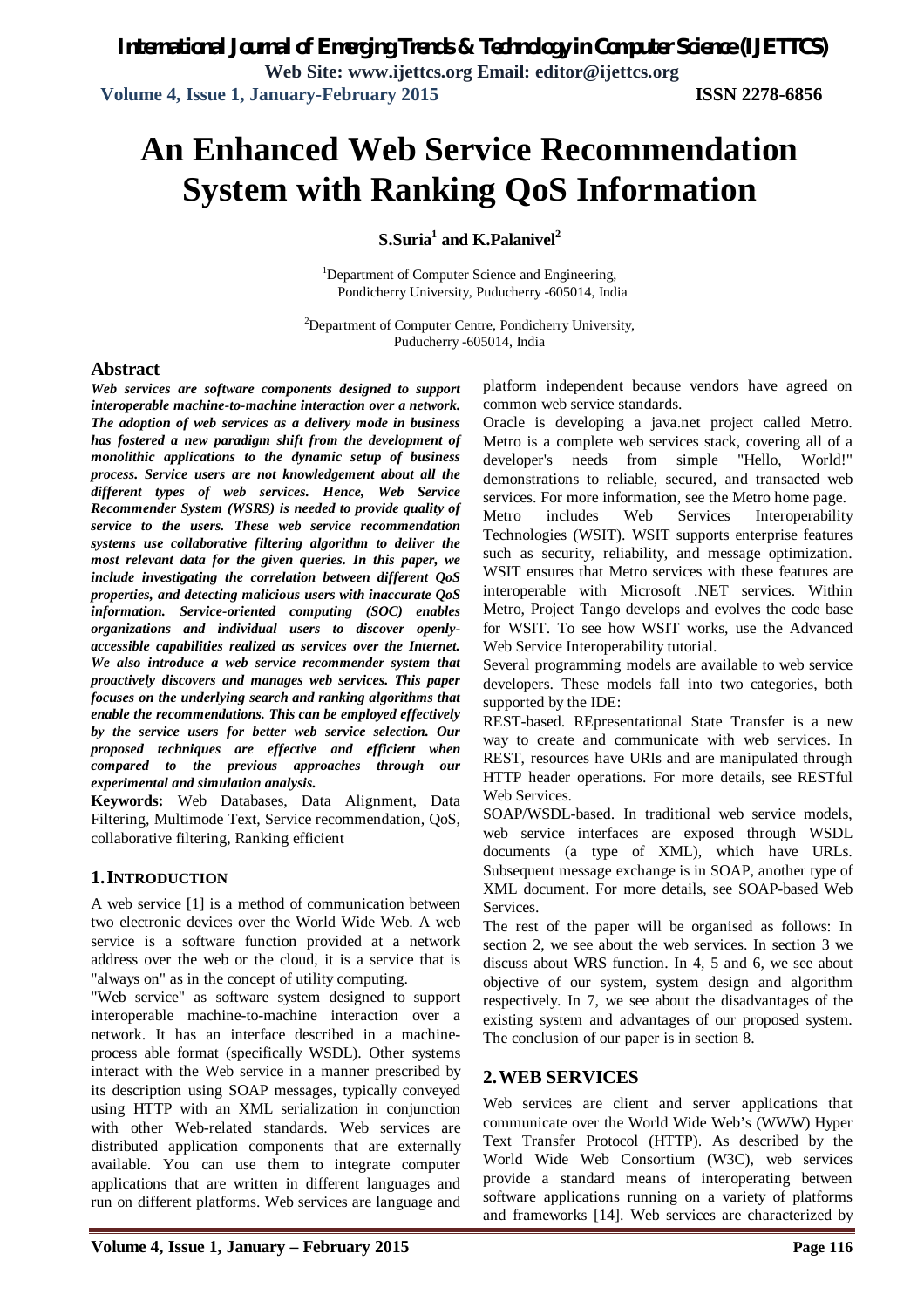# **Volume 4, Issue 1, January-February 2015 ISSN 2278-6856**

their great interoperability and extensibility, as well as their machine-processble descriptions, thanks to the use of XML. Web services can be combined in a loosely coupled way to achieve complex operations. Programs providing simple services can interact with each other to deliver sophisticated added-value services.

Web Services offer many benefits over other types of distributed computing architectures.

- **Interoperability -** This is the most important benefit of Web Services. Web Services typically work outside of private networks, offering developers a non-proprietary route to their solutions. Services developed are likely, therefore, to have a longer life-span, offering better return on investment of the developed service. Web Services also let developers use their preferred programming languages. In addition, thanks to the use of standards-based communications methods, Web Services are virtually platform-independent.
- **Usability -** Web Services allow the business logic of many different systems to be exposed over the Web. This gives your applications the freedom to choose the Web Services that they need. Instead of re-inventing the wheel for each client, you need only include additional application-specific business logic on the client-side. This allows you to develop services and/or client-side code using the languages and tools that you want.
- **Reusability -** Web Services provide not a componentbased model of application development, but the closest thing possible to zero-coding deployment of such services. This makes it easy to reuse Web Service components as appropriate in other services. It also makes it easy to deploy legacy code as a Web Service.
- **Deploy ability -** Web Services are deployed over standard Internet technologies. This makes it possible to deploy Web Services even over the fire wall to servers running on the Internet on the other side of the globe. Also thanks to the use of proven community standards, underlying security (such as SSL) is already built-in.

# **3.WRS FUNCTION**

Recommendation systems changed the way inanimate websites communicate with their users. Rather than providing a static experience in which users search for and potentially buy products, recommender systems increase interaction to provide a richer experience. Recommender systems identify recommendations autonomously for individual users based on past purchases and searches, and on other users' behavior. This article introduces you to recommender systems and the algorithms that they implement.

A WRS includes the function as follows: a) A web service user provides his requirements using a semantic document. The requirements may vary from description of service and quality of service (QoS) parameters like max execution time, average execution time, max response time, average response time etc. b) The service providers of web services would need to register their services using service descriptions [3]. These service descriptions will

contain the semantic service pro- file and QoS parameters like max execution time, average execution time, max response time, average response time etc. The service provider would also be required to specify the location of a WSDL document describing a web service. c) The semantic matcher will match the user request with registered service descriptions and provide a list of available services matching with requirements. This list will be given to the recommendation system. The recommendation system based on its learning through user's feedback orders the list and presents to the user. Each component of the list, finally provided to the user, may be a single service or a composition of registered services. The user can select a service from this list. After the execution is over, the user may provide a rating to this service using given metric. This rating indicates user's satisfaction level. It is stored in a repository and used as an input to the recommendation.

With the widespread proliferation of Web services, quality of service (QoS) will become a significant factor in distinguishing the success of service providers. QoS [7] determines the service usability and utility, both of which influence the popularity of the service. In this article, we look at the various Web service QoS requirements, bottlenecks affecting performance of Web services, approaches of providing service quality, transactional [13] services, and a simple method of measuring response time of your Web services using the service proxy.

Databases are established technologies for managing large amount of data. Web is a good way of presenting information. Alignment and annotation of data increases the efficiency of searching and updating information. Data alignment is the way of arranging data and accessing in computer memory. Data annotation is the methodology for adding information to a document, a word or phrase, paragraph or the entire document. In other words data unit annotation is the process of assigning meaningful labels. Data annotation [4] enables fast retrieval [12] of information in the deep web. A result page retrieved from a web database consists of several search result records (SRRs) and each result records consist of multiple data units. A data unit is defined as the values that represent real world entities. These data units are encoded dynamically into result pages for human browsing and converted into machine process able unit and assigned meaningful labels. The encoding of data units requires lot of human efforts to annotate data units manually. Thus, lack in scalability. To overcome this, automatic assigning of data units within the SRRs is required. Annotated in different aspects and aggregated to predict a final label. Finally, a wrapper is constructed. Wrappers are commonly used as translators which annotate new result pages from the same web database. This automatic annotation approach is highly effective and more scalable.

# **4.OBJECTIVE OF OUR SYSTEM**

The basic idea of the existing model is that to locate users closely with each other who are more likely to have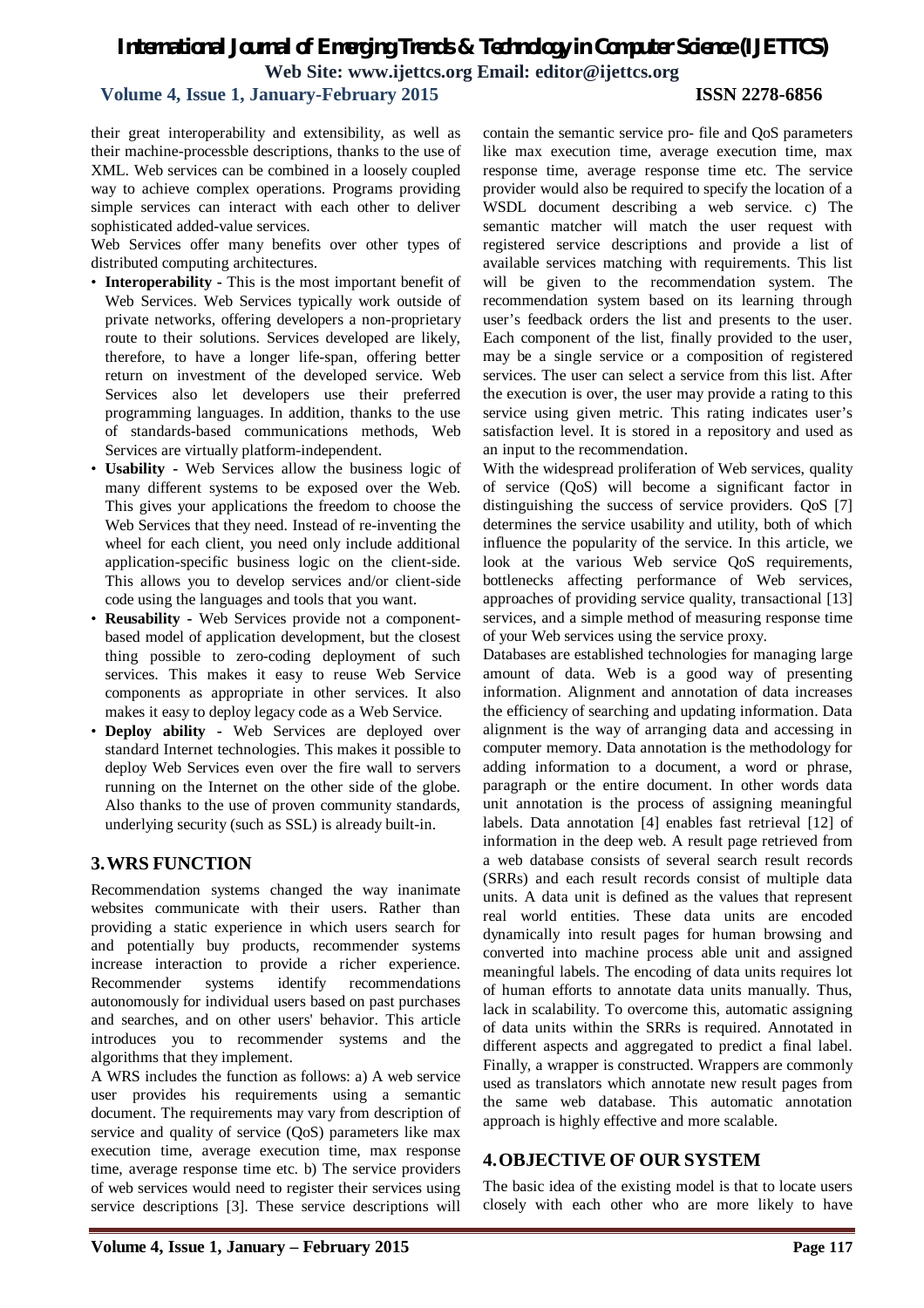# **Volume 4, Issue 1, January-February 2015 ISSN 2278-6856**

similar service experience than those who live far away from each other. Inspired by the success of Web 2.0 websites that emphasize information sharing, collaboration, and interaction, we employ the idea of usercollaboration in our web service recommender system. Different from sharing information or knowledge on blogs or wikis, users are encouraged to share their observed web service QoS performance with others in this recommender system. The more QoS information the user contributes, the more accurate service recommendations [9] the user can obtain, since more user characteristics can be analyzed from the user contributed information. In web service recommender system, users usually provide QoS values on a small number of web services. Traditional memory-based CF algorithms suffer from the sparse user contributed data set, since it's hard to find similar users without enough knowledge of their service experience. The correlation between users' physical locations and QoS [15] properties is needed to solve this problem. In this it focus on the QoS properties that are prone to change and can be easily obtained and objectively measured by individual users, such as response time and availability. The Region as a group of users who are closely located with each other is likely to have similar QoS profiles. Each user is a member of exactly one region. Regions need to be internally coherent, but clearly different from each other. The region creation phase is designed as a three-step process. In the first step, users with similar IP addresses are categorized into a small region and extract region features. In the second step, we calculate the similarity between different regions. In the last step, we aggregate highly correlated regions to form a certain number of large regions. After the phase of region aggregation, queries are clustered [3] into a certain number of regions based on their physical locations and historical QoS similarities. The service experience of users in a region is represented by the region center. With the compressed QoS data, searching neighbours [16] and making predictions for an active user can be computed quickly. Traditionally, the QoS prediction methods need to search the entire data set, which is rather inefficient. In this approach, similarity between the active user and users of a region is computed by the similarity between the active user and the region center. Moreover, it is more reasonable to predict the QoS value for active users based on their regions, for users in the same region are more likely to have similar QoS experience on the same web service, especially on those region-sensitive ones. In order to overcome, the obstacles in the previous approach we implementing new concepts in this paper. A novel collaborative filtering [2] algorithm designed for largescale web service recommendation. This collaborative filtering algorithm uses a rule-based mechanism to determine behavior consistent information based control strategies for route guidance in a dynamic [18] vehicular traffic system. These web service recommendation systems use collaborative filtering algorithm to deliver the most relevant data for the given queries. In an existing system, some disadvantages is there in order to overcome this, we

For functionally equivalent Web services, the one with best predicted QoS performance can be recommended to the active user. Service Recommender System can recommend the top best performing Web services, which may not have equivalent functionality, to the service users to help them discover the potential Web services. Service Recommender System can also recommend the top active service users, who have good predicted QoS values on a certain Web service, to the service provider to help the provider find its potential customers. Different from all other existing prediction methods, SRS not only provides the predicted QoS values for the active users, but also provides the confidences of the predicted values, which can be employed by the service users for better Web service selection [5]. Our proposed techniques are effective and efficient when compared to the previous approaches through our experimental and simulation analysis.

### **5.SYSTEM DESIGN**

#### **5.1 SYSTEM ARCHITECTURE**

This paper is intended to provide an insight of the annotation techniques and application of few techniques to provide the required results with the above stated advantages. A novel collaborative filtering algorithm [8] designed for large-scale web service recommendation. This collaborative filtering algorithm uses a rule-based mechanism to determine behaviour consistent information based control strategies for route guidance in a dynamic vehicular traffic system. This approach employs the characteristic of QoS and achieves considerable improvement on the recommendation accuracy.



**Figure 1** An Enhanced Web-service Recommendation System Architecture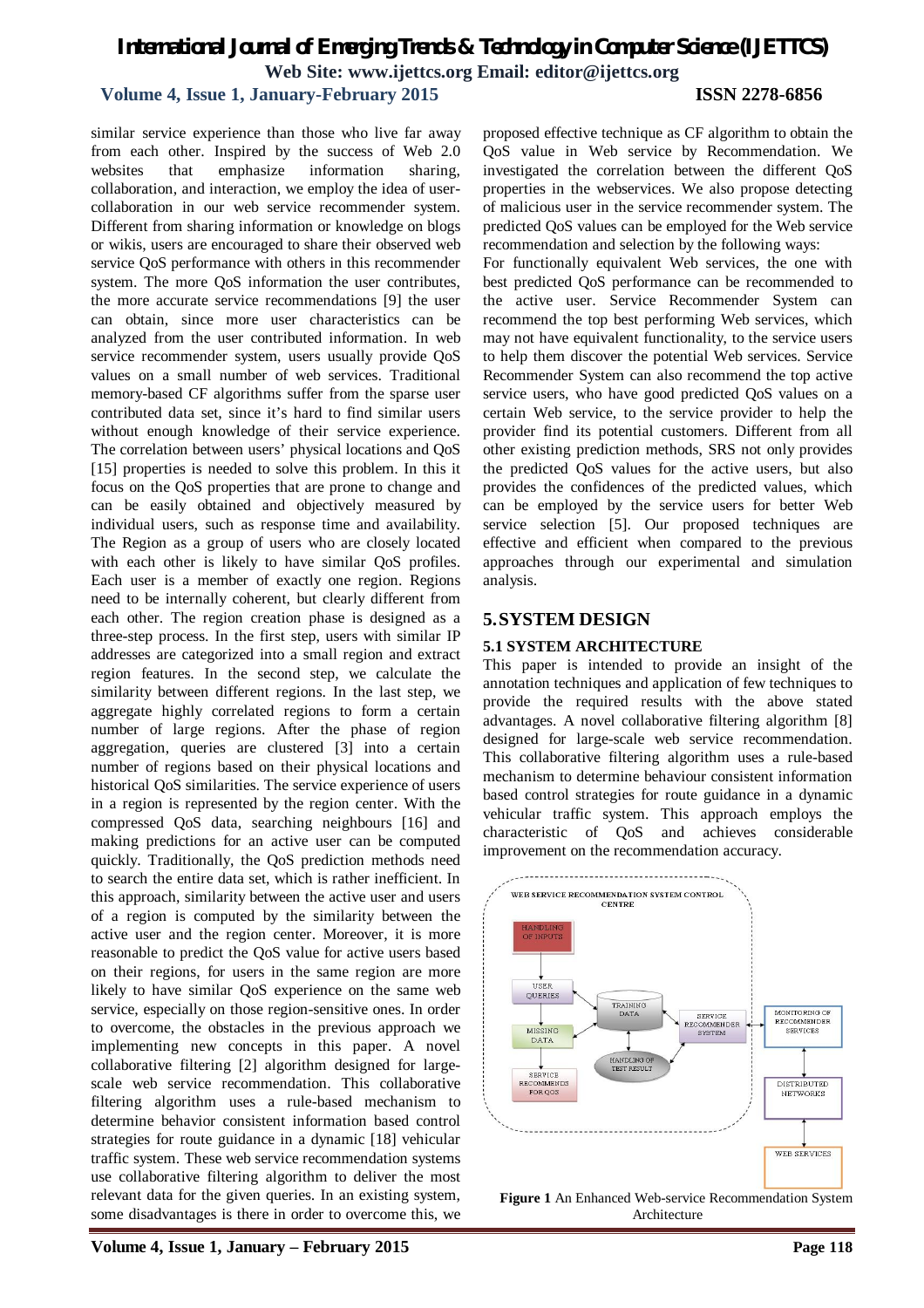# **Volume 4, Issue 1, January-February 2015 ISSN 2278-6856**

In the presence of multiple Web services with identical or similar functionalities, Quality of Service (QoS) provides non-functional Web service characteristics for the optimal Web service selection. Since the service providers may not deliver the QoS it declared, and some QoS properties (e.g., network latency, invocation failure-rate, etc.) are highly related to the locations and network conditions of the service users, Web service evaluation by the service users can obtain more accurate results on whether the demanded. The service recommender system component is answering the global user query. The latter has to be split local queries (i.e., sub-queries) and has to determine which peer is able to solve a local query. Each sub-query is expressed in SQL. SRS handles a Local Query Processing Engine component. Then, it carries out all the interactions between the composed services and generates a set of composition plans to provide the requested data.

The basic function of this architecture is to obtain sufficient Web service QoS information from different service users crucial for making accurate Web service recommendations. The idea is that by contributing the individually observe Web service QoS information to Web Service Recommender System, the service users can obtain accurate Web service recommendation service. Apart from the user contribution mechanism, Web Service Recommender System also controls a number of distributed computers for monitoring the publicly available Web services. The system architecture of Web Service Recommender System, which includes the following procedures: An active service user provides the individually obtained Web service QoS information to the Web Service Recommender System, The Input Handler in the Web Service Recommender System processes the input data, The Find Similar Users finds similar users from the training data of Web Service Recommender System, The Predict Missing Data predicts [17] the missing QoS values for the active user using collaborative filtering algorithm [10] and saves the predicted values and The Recommender employs the predicted QoS values to recommend optimal Web services to the active user.

### **5.2 MODULES EXPLANATION**

#### **Region Creation**

In web service recommender system, users usually provide QoS values on a small number of web services. Traditional memory-based CF algorithms suffer from the sparse user-contributed data set, since it's hard to find similar users without enough knowledge of their service experience. Different from existing methods, we employ the correlation between users' physical locations and QoS properties to solve this problem. In this paper, we focus on the QoS properties that are prone to change and can be easily obtained and objectively measured by individual users, such as response time and availability. To simplify the description of our approach, we use response time (also called round-trip time (RTT)) to describe our approach.

#### **QoS Value Prediction**

After the phase of region aggregation, thousands of users are clustered [11] into a certain number of regions based

on their physical locations and historical QoS similarities. The service experience of users in a region is represented by the region center. With the compressed QoS data, searching neighbors and making predictions for an active user can be computed quickly. Traditionally, the QoS prediction meth-ods need to search the entire data set, which is rather inefficient. In our approach, similarity between the active user and users of a region is computed by the similarity between the active user and the region center. Moreover, it is more reasonable to predict the QoS value for active users based on their regions, for users in the same region are more likely to have similar QoS experience on the same web service, especially on those region-sensitive ones.

#### **User-collaboration Idea**

The basic idea of our approach is that users closely located with each other are more likely to have similar service experience than those who live far away from each other. Inspired by the success of Web 2.0 websites that emphasize information sharing, collaboration, and interaction, we employ the idea of user-collaboration in our web service recommender system. Different from sharing in-formation or knowledge on blogs or wikis, users are encouraged to share their observed web service QoS performance with others in our recommender system. The more QoS information the user contributes, the more accurate service recommendations the user can obtain, since more user characteristics can be analyzed from the user contributed information

#### **Time Complexity Analysis**

The time complexity of calculating the median and MAD of each service. Form services, the time complexity. With MAD and median, we identify the region-sensitive services from the service perspective. Since there are atmost n records for each service, the time complexity of each service. Therefore, total time complexity of regionsensitive service identification.

# **6.ALGORITHM**

Pseudocode is a short hand way of describing a computer program. Rather than use the specific syntax of a computer language, more general wording is used. Using pseudocode, it is easier for a non-programmer to understand the general workings of the program.

This is usually made before a programmer starts making the actual program with Syntax, So as just to have the idea of the program. This should be written to the extend than every person, even without knowing any programming should still understand because it should be like reading some bullets points in simple and understandable language ( like English )

Program Design Language for Web service using Pseudo code:

- 1)Consists of natural language-like statements that precisely describe the steps of an algorithm or program
- 2)Statements describe actions
- 3)Focuses on the logic of the algorithm or program
- 4)Avoids language-specific elements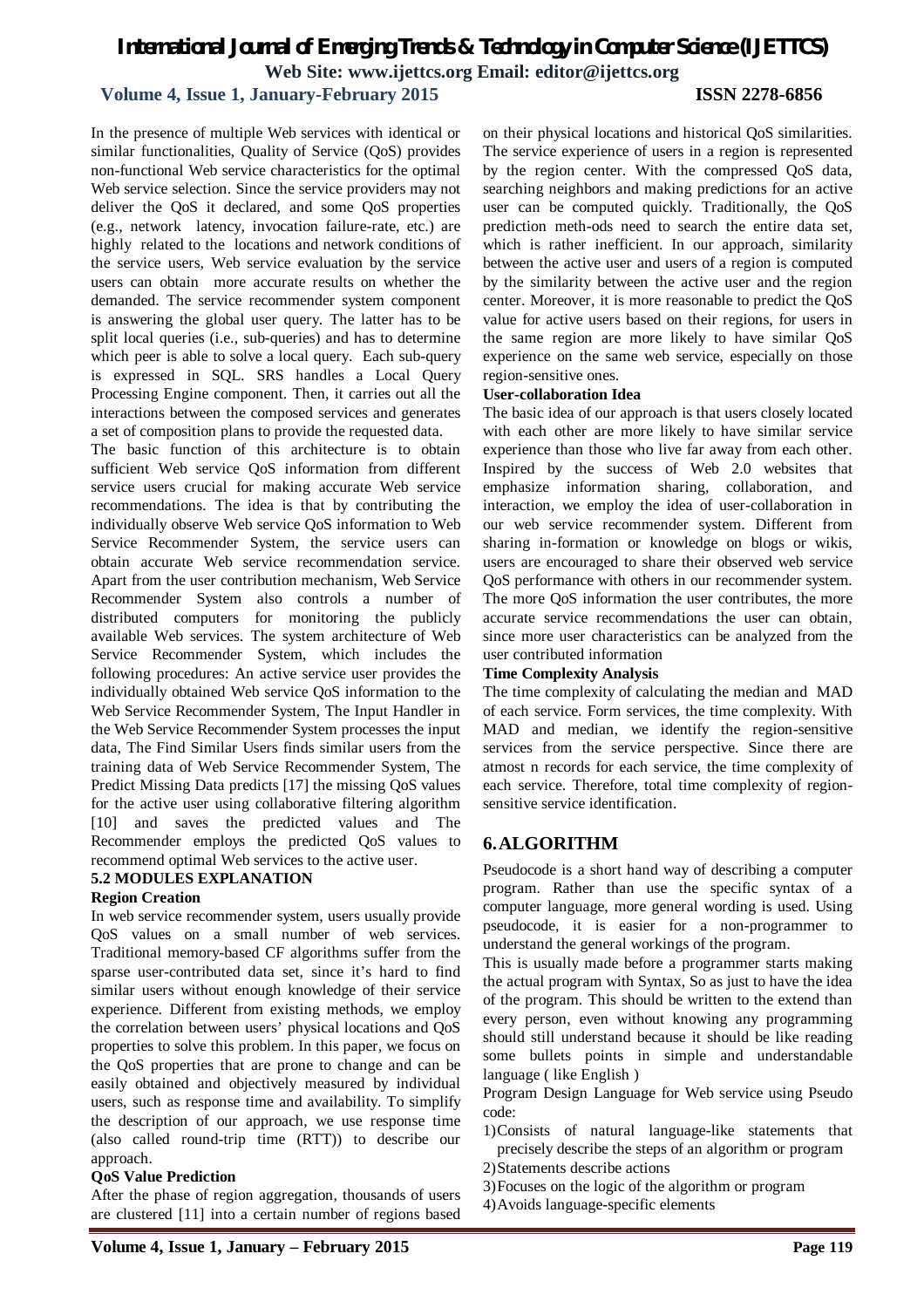# **Volume 4, Issue 1, January-February 2015 ISSN 2278-6856**

- 5)Written at a level so that the desired programming code can be generated almost automatically from each statement
- 6) Steps are numbered. Subordinate numbers and/or indentation are used for dependent statements in selection and repetition structures.

# **7.DISADVANTAGES AND ADVANTAGES**

#### **7.1 DISADVANTAGES**

However, three unsolved problems of the previous work affect the performance of current service recommender systems:

- 1. The first problem is that the existing approaches fail to recognize the QoS variation with users' physical locations.
- 2. The second problem is the online time complexity of memory-based CF recommender systems. The increasing number of web services and users will pose a great challenge to current systems.
- 3. The last problem is that current web service recommender systems are all black boxes, providing a list of ranked web services with no transparency into the reasoning behind the recommendation results .It is less likely for users to trust a recommendation when they have no knowledge of the underlying rationale.

#### **7.2 ADVANTAGES**

#### **The main advantages of our proposed system:**

First, we combine the model-based and memory based CF algorithms for web service recommendation, which significantly improves the recommendation accuracy and time complexity compared with previous service recommendation algorithms.

Second, we design a visually rich interface to browse the recommended web services, which enables a better understanding of the service performance.

### **8.CONCLUSION**

An inventive draw near for web service commendation is designed, which considerably advances the calculation exactness to present Quality-Aware Service in Web. Web service recommender systems work by collecting user observed QoS records of different web services and matching together users this approach employs the characteristic of QoS and achieves considerable improvement on the recommendation accuracy. Our proposed work helps the user by updating the database and guiding the user to select the Quality-Aware services when difficulties arise. It also reduces the time complexity by providing an optimal value which ensures QoS-Aware Services. Our experimental result showed that our proposed novel technique works efficiently when compared to previous methods.

# **References**

**[1]** M.B. Blake and M.F. Nowlan, "A Web Service Recommender System Using Enhanced Syntactical Matching," Proc. Int'l Conf. Web Services, pp. 575- 582, 2007.

- **[2]** J.S. Breese, D. Heckerman, and C. Kadie, "Empirical Analysis of Predictive Algorithms for Collaborative Filtering," Proc. 14th Conf. Uncertainty in Artificial Intelligence (UAI '98), pp. 43-52, 1998.
- **[3]** J. Himberg, "A SOM Based Cluster Visualization and Its Application for False Coloring," Proc. IEEE-INNS-ENNS Int'l Joint Conf. Neural Networks, pp. 587-592, 2000, vol. 3, doi:10.1109/IJCNN.2000.861379.
- **[4]** Y. Pauline Jeba, "A survey on annotating search results from web databases," International journal of research in Computer Applications and Robotics.
- **[5]** S. Wang,Q.Sun,andF. Yang,''Towards Web Service Selection Based on QoS Estimation,''Int'l J. Web Grid Serv.,vol.6,no.4, pp. 424-443, Nov. 2012.
- **[6]** L. Shao, J. Zhang, Y. Wei, J. Zhao, B. Xie, and H. Mei, "Personalized QoS Prediction for Web Services via Collaborative Filtering," Proc. Int'l Conf. Web Services, pp. 439-446, 2007.
- **[7]** L. Shao, J. Zhang, Y. Wei, J. Zhao, B. Xie, and H. Mei, "Personalized QoS Prediction for Web Services via Collaborative Filtering," Proc. Int'l Conf. Web Services, pp. 439-446, 2007.
- **[8]** M.R. McLaughlin and J.L. Herlocker, ''A Collaborative Filtering Algorithm and Evaluation Metric that Accurately Model the User Experience,'' inProc. 27th Int'l ACM SIGIR Conf. Res. Dev. Inf. Retrieval, 2004, pp. 329-336.
- **[9]** B. Mehta, C. Niederee, A. Stewart, C. Muscogiuri, and E.J. Neuhold, "An Architecture for Recommendation Based Service Mediation," Semantics of a Networked World, vol. 3226, pp. 250- 262, 2004.
- **[10]**M.R. McLaughlin and J.L. Herlocker, "A Collaborative Filtering Algorithm and Evaluation Metric That Accurately Model the User Experience," Proc. Ann. Int'l ACM SIGIR Conf., pp. 329-336, 2004.
- **[11]**J. Zhu, Y. Kang, Z. Zheng, and M.R. Lyu, ''A Clustering-Based QoS Prediction Approach for Web Service Recommendation,'' in Proc. 15th IEEE Int'l Symp. Obj./Compon./Serv.-Oriented Real-Time Distrib. Comput. Workshops, Apr. 2012, pp. 93-98
- **[12]**C.D. Mining, P. Raghavan, and H. Schu¨ tze, An Introduction to Information Retrieval. Cambridge Univ., 2009.
- **[13]**J.E. Haddad, M. Manouvrier, and M. Rukoz, ''TQoS: Transac-tional and QoS-Aware Selection Algorithm for Automatic Web Service Composition, ''IEEE Trans. Serv. Comput, vol.3, no.1, pp. 73-85, Jan/Mar. 2010.
- **[14]**J. Herlocker, J. Konstan, A. Borchers, and J. Riedl, ''An Algorithmic Framework for Performing Collaborative Filtering,'' in Proc. 22nd Int'l ACM SIGIR Conf. Res. Dev. Inf. Retrieval, 1999, pp. 230- 237.
- **[15]**R.M. Sreenath and M.P. Singh, ''Agent-Based Service Selection,'' J. Web Semantics, vol. 1, no. 3,